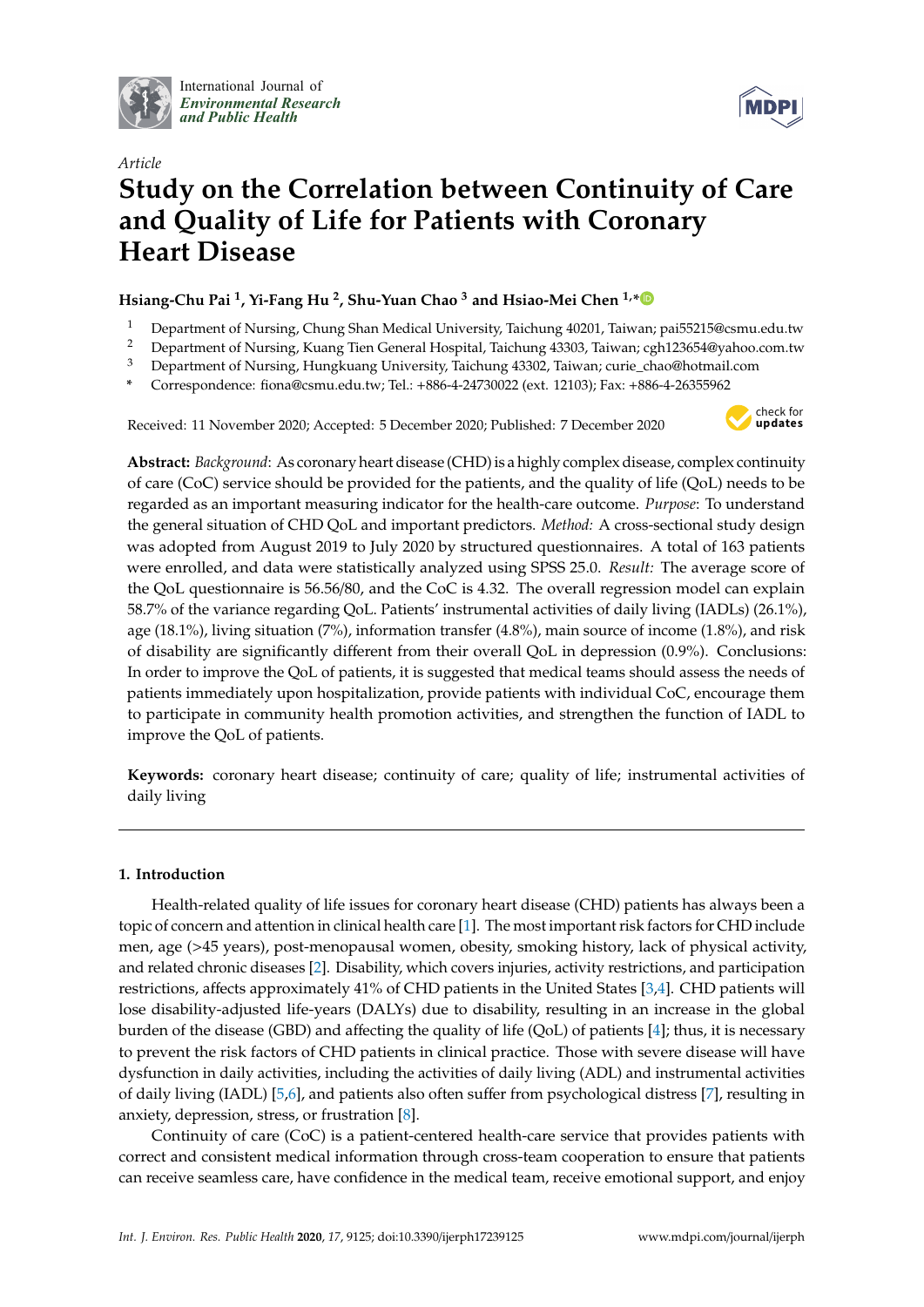improved QoL [\[9\]](#page-12-1). The CoC provided after CHD treatment includes that the medical team maintains a good relationship with the patient during the patient's hospitalization and provides the patient with individual education (diet, medications, activities, risk factors), cardiac rehabilitation exercises, and other related information [\[1](#page-11-0)[,8](#page-12-0)[,10\]](#page-12-2). CoC was applied to the cardiac rehabilitation of CHD patients, and the results showed that CoC can enhance patients' prognosis and effectively improve the continuity of care information, management, and the relationship between the medical team and the patient [\[10\]](#page-12-2).

The importance of CoC for chronic disease patients is emphasized in clinical care in Taiwan, and research has found that CoC can reduce the risk of patient readmission and improve their QoL [\[9\]](#page-12-1); related studies have also found that due to the high complexity of the disease of CHD patients, it is necessary to strengthen the CoC needs for patients from hospital to home as well as provide patient care-related information and appropriate nursing guidance during hospitalization in order to reduce the risk of sudden cardiac death [\[10\]](#page-12-2). The motivation of this study is for researchers to understand the CoC provided by the medical team to CHD patients during their hospitalization and whether CoC will affect their QoL. As previous research on CoC and the QoL of CHD patients is limited, this study adopted the continuity of care model, which intends to reduce the patient's risk of disease and improve their QoL by understanding the relationship between CHD patients and the medical team during hospitalization, information transfer, and communication management with the medical team, and then, conduct follow-up tracking management [\[9\]](#page-12-1). Therefore, the purposes of this study are to (1) understand the sociodemographic characteristics, health status, continuity of care, and QoL of CHD patients; (2) explore the relationship between sociodemographic characteristics, health status, and continuity of care of CHD patients regarding QoL; and (3) explore the important predictive factors that affect the QoL for CHD patients.

#### **2. Materials and Methods**

### *2.1. Study Design and Participants*

The Descriptive Correlational Design was adopted as the research design, and the data collection period was from 1 August 2019 to 16 July 2020. The collection site was located in the cardiac medical and surgical ward of a regional hospital in the central region of Taiwan, and convenience sampling was adopted. The ability to complete the structured self-filled questionnaires, or face-to-face interviews for CHD patients who were unable to read, and met the admission criteria, were adopted for the questionnaire survey. The researchers and a clinical nurse, who had received standardized training, conducted data collection on the days when the patients in stable condition were discharged. The inclusion criteria for this study were as follows: (1) patients with CHD diagnosed by a physician; (2) patients over 20 years old; (3) patients who can communicate in Mandarin or Taiwanese; (4) patients were willing to accept interviews, and can fill out the questionnaire by himself or herself or with the assistance of the researcher; (5) patients who agreed to participate in the research and signed the consent form. The exclusion criteria were those with vision or hearing impairment, dementia, or mental illness (such as depression, schizophrenia).

The number of samples in this study was estimated with G power 3.0.10 [\[11\]](#page-12-3) statistical software, where the alpha value was 0.05, power was 0.8, and the effect size was set at 0.30 [\[8\]](#page-12-0). The calculated results estimated the minimum sample size of 108 patients. After the 20% possible loss rate (patients refusing to participate or withdrawing) was considered [\[12\]](#page-12-4), the actual number of cases accepted in this study was 170. There were 7 invalid questionnaires, where questionnaires completed by patients themselves had too many missing values, and these were deleted. Finally, a total of 163 patients with coronary heart disease (CHD) were admitted for a participation rate of 95.88%.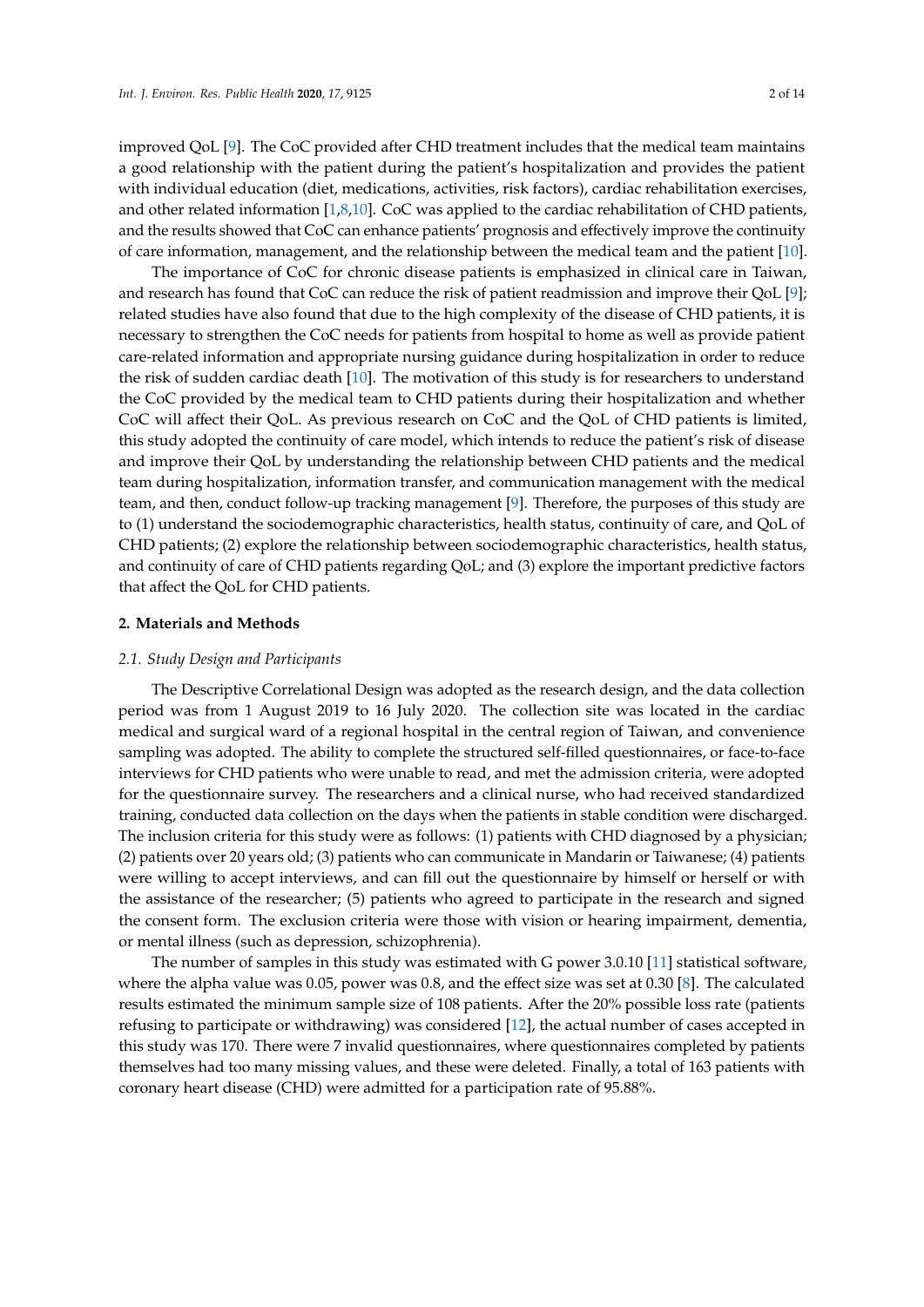#### *2.2. Measurement*

This study used a structured questionnaire for data collection. The research tools included 4 parts: sociodemographic characteristics of CHD patients, their health status, patient continuity of care scale, and quality of life scale.

#### 2.2.1. CHD Patients

Sociodemographic characteristics of CHD patients included age, gender, body mass index (BMI), marital status, living situation, religious belief, education level, employment status, economic status, discharge trends, etc.

#### 2.2.2. Health Status

This study was based on the number of diseases, time of illness, smoking, frequency of weekly exercises, treatment methods, whether they received Phase 1 cardiac rehabilitation, ADL, IADL, risk of disability, etc. ADL and IADL scales were used for the assessment of ADL functions. ADL is widely used at home and abroad, and the contents include the 10 items of eating, bathing, personal grooming and hygiene, dressing, urination control, stool control, movement when using the toilet, movement between chairs/beds, walking, and climbing stairs, with a score range of 0–100 points. To achieve good internal consistency, the Cronbach's  $\alpha$  should be 0.90 [\[13\]](#page-12-5), and the ADL Cronbach's  $\alpha$  value of this study is 0.96. IADL is also widely adopted by relevant researchers around the world, and includes 8 types of abilities: going out, shopping on the street, washing clothes, cooking food, using the telephone, maintaining housework, taking medication, and handling finances, and each has a score ranging from 2 to 4 points. The lower the score, the worse the behavioral ability, and the total score is 24 points. A high score indicates the better independent ability of the patient. The literature review found that the retest reliability must reach 0.93 [\[14\]](#page-12-6), and the IADL Cronbach's α value of this study is 0.93. The risk of disability scale contains five domains: movement (5 items), nutrition (4 items), cognition (5 items), sociability (5 items), and depression (5 items), with a total of 24 items, which were scored by yes or no questions. In each domain,  $\geq 1$  point means a risk of disability, and the total score range is 0–24 points. The higher the score, the worse the risk of disability, as described in the domain [\[15\]](#page-12-7); the internal reliability the Cronbach's alpha value of the scale should be 0.64 [\[9\]](#page-12-1), and the Cronbach's  $\alpha$  value of the risk of disability scale in this study is 0.85.

#### 2.2.3. Patient Continuity of Care Scale

The original scale of the Patient Continuity of Care Questionnaire (PCCQ) was developed in 2008 [\[16\]](#page-12-8) and later revised in 2017 [\[9\]](#page-12-1) to meet the continuity of care scale in Chinese, as used in Taiwan. There are a total of 12 items, including 2 subscales: relationships with providers in hospital (5 items), and information transfer to patients (7 items). Each item is scored with a Likert 5-point scale, from 1 (Strongly disagree) to 5 (Strongly agree), and the total score range is 12–60 points. After the sum of the scores of each item was averaged, it became the score of each item. The PCCQ scale has good reliability and validity, and it has been pointed out the scale has good simultaneous validity and internal consistency [\[9\]](#page-12-1), and the PCCQ Cronbach's  $\alpha$  value in this study was 0.97.

#### 2.2.4. Quality of Life Scale

This study used the Taiwanese concise version of theWorld Health Organization Quality of Life QoL Questionnaire (WHOQOL-BREF Taiwan Version) [\[17\]](#page-12-9) for "Measuring Quality of Life", which contains four domains: physiological health (7 items), psychological health (6 items), social relationships (4 items), and environment (9 items), as well as two local questions, for a total of 28 questions to evaluate the overall QoL. A Likert 5-point scale is adopted for scoring; the average score of each domain is 1–5 points, the score range of each domain is 4–20 points, and the scores in the four domains are added to represent the overall QoL score. The total score range is 16–80 points [\[17\]](#page-12-9). This study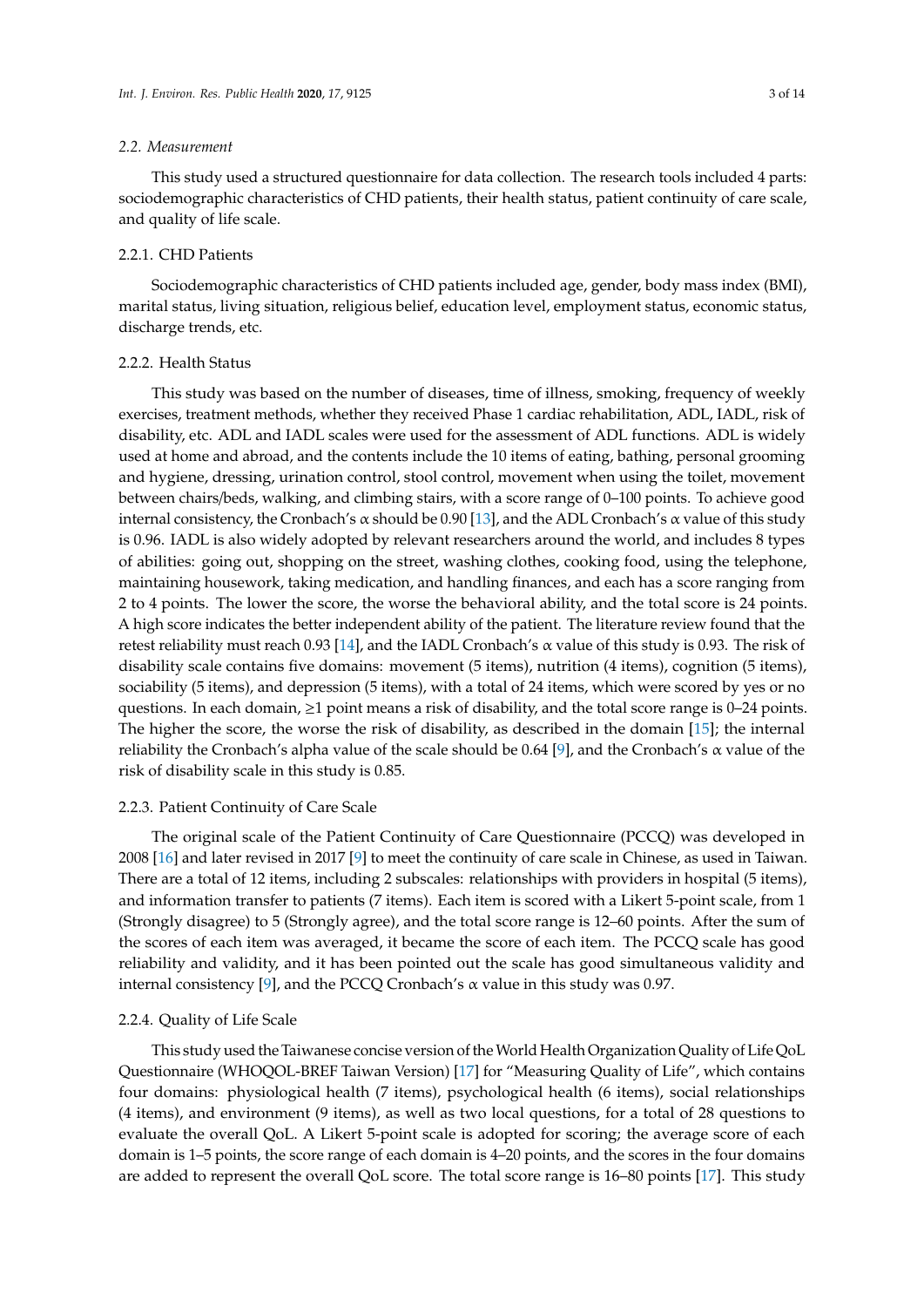used the questionnaire as a measurement tool to determine the QoL of CHD patients. The original scale's Content validity index (CVI) value was 0.90, and the internal consistency Cronbach's α value was 0.95 [\[17\]](#page-12-9); the scale [\[9\]](#page-12-1) adopted in this study showed good reliability (Cronbach's  $\alpha$  value = 0.93), and the Cronbach's  $\alpha$  value of the QoL scale in this study is 0.90.

# *2.3. Data Collection*

Before this research was carried out, it was reviewed and approved by the Institutional Review Board (IRB) of the regional teaching hospital in the central region of Taiwan (No.: KTGH 10814), and it complied with the 1975 ethical code of the "Declaration of Helsinki". After the acceptance of the hospital was obtained to conduct this research, the hospital's nursing supervisor introduced the CHD patients who met the inclusion criteria, and the research purposes were explained to the subjects, in order to obtain their consent before the research consent form was signed and data collection began. The self-reported questionnaire survey was used for data collection; if the patient had difficulty reading the questionnaire, the researcher read the questions one by one and filled in the patient's answers. It took about 20 minutes to complete each questionnaire, and a total of 163 patients were included.

# *2.4. Ethical Considerations*

This study was reviewed and approved by the Institutional Review Board of the teaching hospital in the central region of Taiwan. With the consent of the hospital, the researcher explained the purposes of the research to the research subjects, and they signed the consent form before the questionnaire survey. During the questionnaire filling process, patients could withdraw from participating in the research at any time, and their treatment rights would never be compromised. The researchers collected data with strict confidentiality and the data of the subjects was coded; thus, there was no issue of information leaks to ensure the privacy of the research subjects.

# *2.5. Statistical Analyses*

After the data were encoded, the Chinese version of SPSS for Window 25.0 (IBM Corp., Armonk, NY, USA) was used for statistical analysis of the number of times, percentage, average, standard deviation, independent sample *t*-testing, Pearson product difference correlation, one-way ANOVA, multiple stepwise linear regression analysis, etc. The substitution of the variable mean was adopted to address missing values. After the QoL regression model was selected, the Kolmogorov–Smirnov (KS test) test was used to verify whether the residuals of the regression model conformed to normal distribution. For all statistical analyses, a *p*-value of <0.05 indicated that the estimate of the variable had statistical significance.

# **3. Results**

There were 170 questionnaires sent out in this study, and a total of 163 questionnaires were returned for a recovery rate of 95.88%. The research results are explained as follows:

# *3.1. Overview of CHD Sociodemographic Characteristics, Health Status, Continuity of Care, and Quality of Life*

The age distribution was between 20 and 97 years old, with an average age of 69.69  $\pm$  13.62 years; 88 (54%) of the participants were women. The average age of male and female participants was  $73.03 \pm 12.41$  and  $66.85 \pm 14.03$ , respectively. In terms of health status, the majority of the subjects coexisted with less than three diseases, with an average of  $3.5 \pm 1.37$  diseases, and most patients were diagnosed with high blood pressure (73, 44.8%), diabetes (50, 30.7%), or angina pectoris (48, 29.4%) as the main diseases; the majority of patients had a disease history of 6 years or more (50.3%); most of the subjects (95, 58%) had the treatment method of heart catheterization; the ADL average score was  $84.88$  points  $\pm 25.62$  (moderately dependent), and their daily activity functions were better in eating, stool control, urination control, and putting on and taking off clothes; the average IADL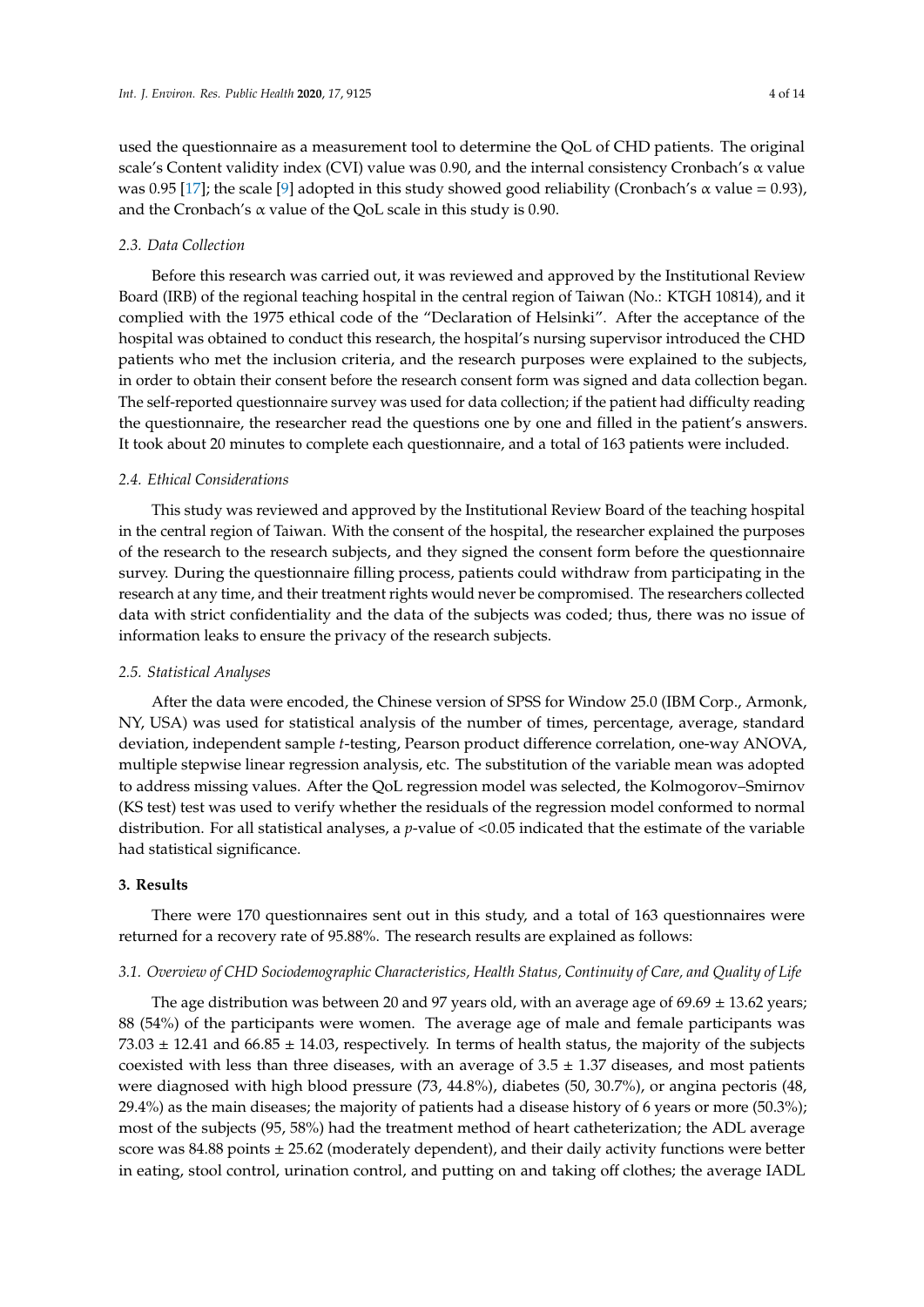score was 18.62 points  $\pm$  7.59) (total score 24 points), and better functions included using the phone, taking medications, and handling financial affairs (Table [1\)](#page-5-0).

|                                         | N                                                     | $\%$           |      |  |  |
|-----------------------------------------|-------------------------------------------------------|----------------|------|--|--|
| Sociodemographic Characteristics        |                                                       |                |      |  |  |
|                                         | $<$ 65                                                | 52             | 31.9 |  |  |
| Age                                     | >65                                                   | 111            | 68.1 |  |  |
| Mean (SD)                               | 69.69 (13.62)                                         |                |      |  |  |
| Gender                                  | Male                                                  | 88             | 54   |  |  |
|                                         | Female                                                | 75             | 46   |  |  |
| BMI (kg/m <sup>2</sup> )                | Mean (SD) 25.60 (4.06)                                |                |      |  |  |
|                                         | <18.5                                                 | 1              | 0.6  |  |  |
|                                         | $18.5 \leq BMI < 24$                                  | 56             | 34.4 |  |  |
|                                         | $24 \leq BMI < 27$                                    | 60             | 36.8 |  |  |
|                                         | $27 \leq BMI < 30$                                    | 33             | 20.2 |  |  |
|                                         | $30 \leq BMI < 35$                                    | 11             | 6.7  |  |  |
|                                         | $\geq 35$                                             | $\overline{2}$ | 1.2  |  |  |
| Marital status                          | Single (unmarried/divorced/widowed)                   | 61             | 37.4 |  |  |
|                                         | Spouse (married/cohabiting, separated)                | 102            | 62.6 |  |  |
| Living situation                        | Solitary                                              | 33             | 20.2 |  |  |
|                                         | Not alone                                             | 130            | 79.8 |  |  |
| Number of people living<br>in household | $\mathbf{0}$                                          | 33             | 20.2 |  |  |
|                                         | $<$ 3                                                 | 76             | 46.7 |  |  |
|                                         | >3                                                    | 54             | 33.1 |  |  |
| Mean (SD)                               | 2.61 (1.99)                                           |                |      |  |  |
| Persons living with                     | Spouse                                                | 85             | 52.1 |  |  |
|                                         | Children                                              | 90             | 55.2 |  |  |
|                                         | Grandchildren/parents/brothers and                    |                |      |  |  |
|                                         | sisters/friends/foreign domestic helpers              | 60             | 36.8 |  |  |
| Religion                                | No                                                    | 35             | 21.5 |  |  |
|                                         | Yes                                                   | 128            | 78.5 |  |  |
| Level of education                      | Illiterate/literate (self-study)/primary              | 83             | 50.9 |  |  |
|                                         | Junior high school/junior/high school<br>(vocational) | 53             | 32.5 |  |  |
|                                         | Junior college and above                              | 27             | 16.6 |  |  |
| Employment status                       | Unemployed                                            | 113            | 69.3 |  |  |
|                                         | Employed                                              | 50             | 30.7 |  |  |
| Income                                  | Sufficient/more than sufficient                       | 27             | 16.6 |  |  |
|                                         | Roughly enough                                        | 98             | 60.1 |  |  |
|                                         | Slightly insufficient/inadequate                      | 38             | 23.3 |  |  |
| Main source of income                   | Children/spouse/brothers or<br>sisters/parents        | 96             | 85.9 |  |  |
|                                         | Pension/government grants                             | 36             | 22.1 |  |  |
|                                         | Employment                                            | 31             | 19.0 |  |  |
| Discharge trend                         | Go home                                               | 158            | 96   |  |  |
|                                         | Transfer to acute/chronic ward                        | 5              | 3.1  |  |  |
| Health status                           |                                                       |                |      |  |  |
| Number of diseases                      | $<$ 3                                                 | 82             | 50.3 |  |  |
|                                         | $3 - 5$                                               | 68             | 41.7 |  |  |
|                                         | 6 and above                                           | 13             | 8.0  |  |  |
|                                         |                                                       |                |      |  |  |
| Mean (SD)                               | 3.5(1.37)                                             | 46             | 28.2 |  |  |
| Time since diagnosis                    | <1 year                                               |                |      |  |  |
|                                         | $1-5$ years                                           | 53             | 32.5 |  |  |
|                                         | 6 years and above                                     | 64             | 39.3 |  |  |

**Table 1.** Social characteristics and health status of subjects ( $N = 163$ ).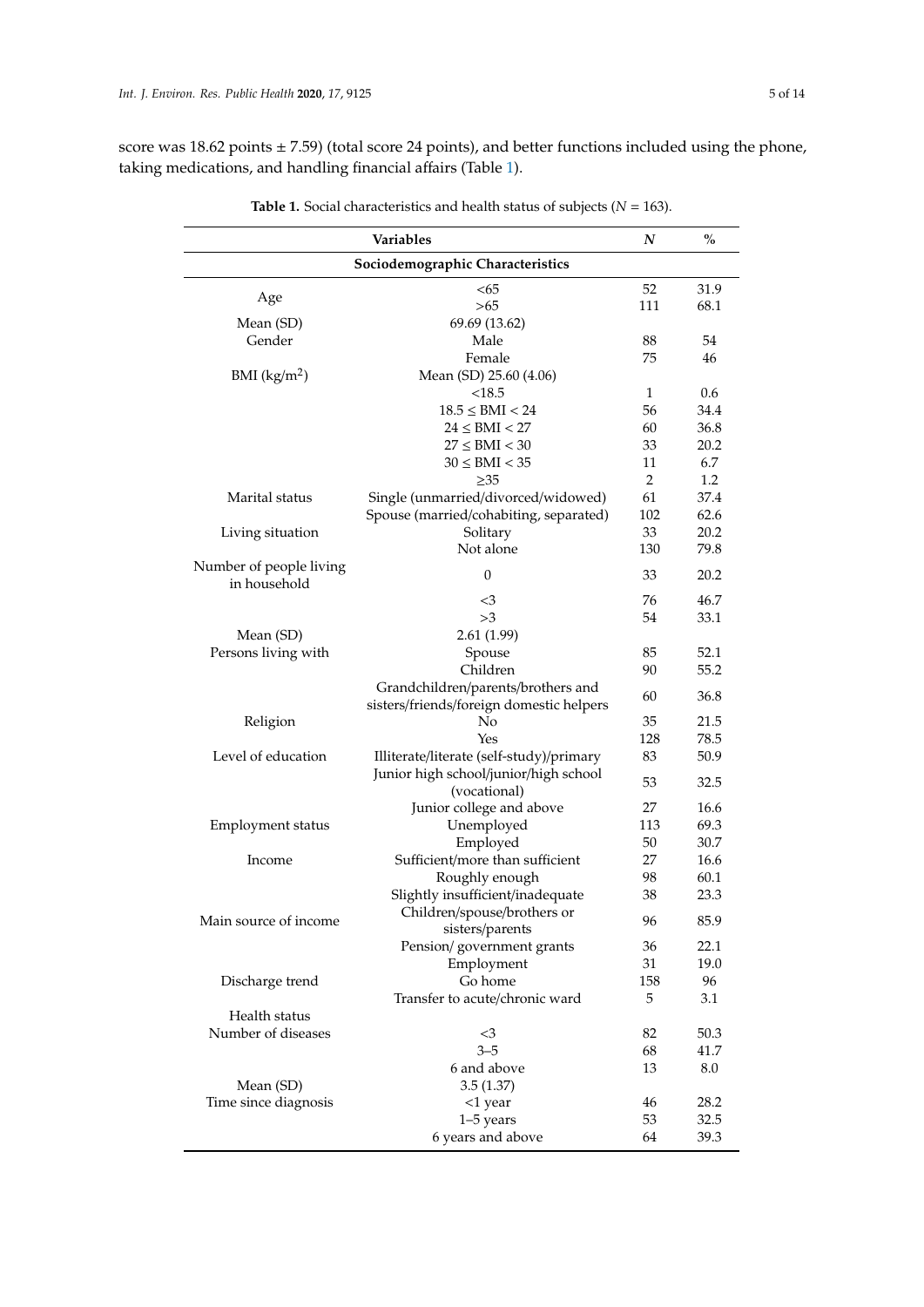<span id="page-5-0"></span>

|                                   | <b>Variables</b>                  |     |      |  |  |  |  |  |
|-----------------------------------|-----------------------------------|-----|------|--|--|--|--|--|
|                                   | Sociodemographic Characteristics  |     |      |  |  |  |  |  |
| Smoking habit                     | Without                           |     |      |  |  |  |  |  |
|                                   | With                              | 53  | 32.5 |  |  |  |  |  |
| Frequency of<br>weekly exercise   | Never                             | 45  | 27.6 |  |  |  |  |  |
|                                   | $<$ 3 times a week                | 85  | 52.1 |  |  |  |  |  |
|                                   | $>3$ times a week                 | 33  | 20.2 |  |  |  |  |  |
| Treatment method                  | Cardiac catheterization           | 95  | 58.3 |  |  |  |  |  |
|                                   | Angioplasty and vascular stenting | 63  | 38.7 |  |  |  |  |  |
|                                   | Coronary artery bypass graft      | 5   | 3.1  |  |  |  |  |  |
| Phase-1 cardiac<br>rehabilitation | Without                           | 119 | 73   |  |  |  |  |  |
|                                   | With                              | 44  | 27   |  |  |  |  |  |
| ADL                               | Mean (SD) 84.88 (25.62)           |     |      |  |  |  |  |  |
| IADL                              | Mean (SD) 18.62 (7.59)            |     |      |  |  |  |  |  |

**Table 1.** *Cont.*

BMI: body mass index, ADL: activities of daily living, IADL: Instrumental activities of daily living, SD: standard deviation.

The mean of the QoL of CHD patients in this study was  $56.56/80 \pm 11.74$ , meaning a moderate QoL. The QoL in the social relationship domain was better, with an average of  $15.02 \pm 3.13$ , while the physiological health domain had the lowest score of  $13.13 \pm 2.80$ . The average QoL score of female participants was 58.31  $\pm$  11.89, while that of male participants was 55.59  $\pm$  12.87. Among the four domains of QoL, the three items with the lowest scores (the average score ranging from 1 to 5 points) were often having negative feelings (average 2.86 points), feeling that physical pain will hinder the need to do things (average 2.87 points), and consciously enjoying life (average 3.01 points); in terms of the risk of disability for CHD patients, it can be divided into five domains: movement, nutrition, cognition, sociability, and depression. The highest risk of disability was depression, with the average of 2.31 points  $\pm$  2.09; the average PCCQ score was 51.80/60  $\pm$  6.04 (score index 86.33 points), the average score of the relationship with the medical team during hospitalization was  $21.61 \pm 2.63$  (score index 86.44 points), and the average score of information transfer was  $30.18 \pm 3.71$  (score index 86.23 points) (Table [2\)](#page-6-0). Among the two domains of CoC, the three items with the lowest score (the average score ranging from 1 to 5 points) were receiving clear information that the disease may progress in the future (average 4.27 points), being told of disease-related dietary instructions (average 4.28), and feeling satisfied with the information provided by the medical team currently taking care of me (average 4.29). From the above results, it is known that the relationship and the information transfer between discharged CHD patients and the medical team must be strengthened in order that patients can receive adequate CoC.

**Table 2.** World Health Organization Quality of Life QoL Questionnaire (WHOQOL–BREF) Taiwan version, Patient Continuity of Care Questionnaire (PCCQ) scores and risk of disability in patients with coronary heart disease.

| <b>Variables</b>                                              | Mean Score (SD) |               | <b>Score Indicator</b> |
|---------------------------------------------------------------|-----------------|---------------|------------------------|
|                                                               |                 | Mean/Item(SD) |                        |
| WHOOOL-BREF Taiwan Version<br>Total OoL score (16–80)         | 56.56 (11.74)   | 3.54(0.73)    | 70.70                  |
| Physiological health domain (4-20)                            | 13.13(2.80)     | 3.28(0.70)    | 65.65                  |
| Psychological health domain (4-20)                            | 13.72 (3.48)    | 3.43(0.87)    | 68.60                  |
| Social relationships domain (4-20)                            | 15.02(3.13)     | 3.75(0.78)    | 75.10                  |
| Environment domain (4-20)                                     | 14.70 (3.14)    | 3.67(0.78)    | 73.50                  |
| <b>PCCO</b>                                                   |                 |               |                        |
| Total score of PCCQ (12–60)                                   | 51.80 (6.04)    | 4.32(0.50)    | 86.33                  |
| Relationships with providers during<br>hospitalization (5–25) | 21.61 (2.63)    | 4.32(0.53)    | 86.44                  |
| Information transfer to patients (7-35)                       | 30.18 (3.71)    | 4.31(0.53)    | 86.23                  |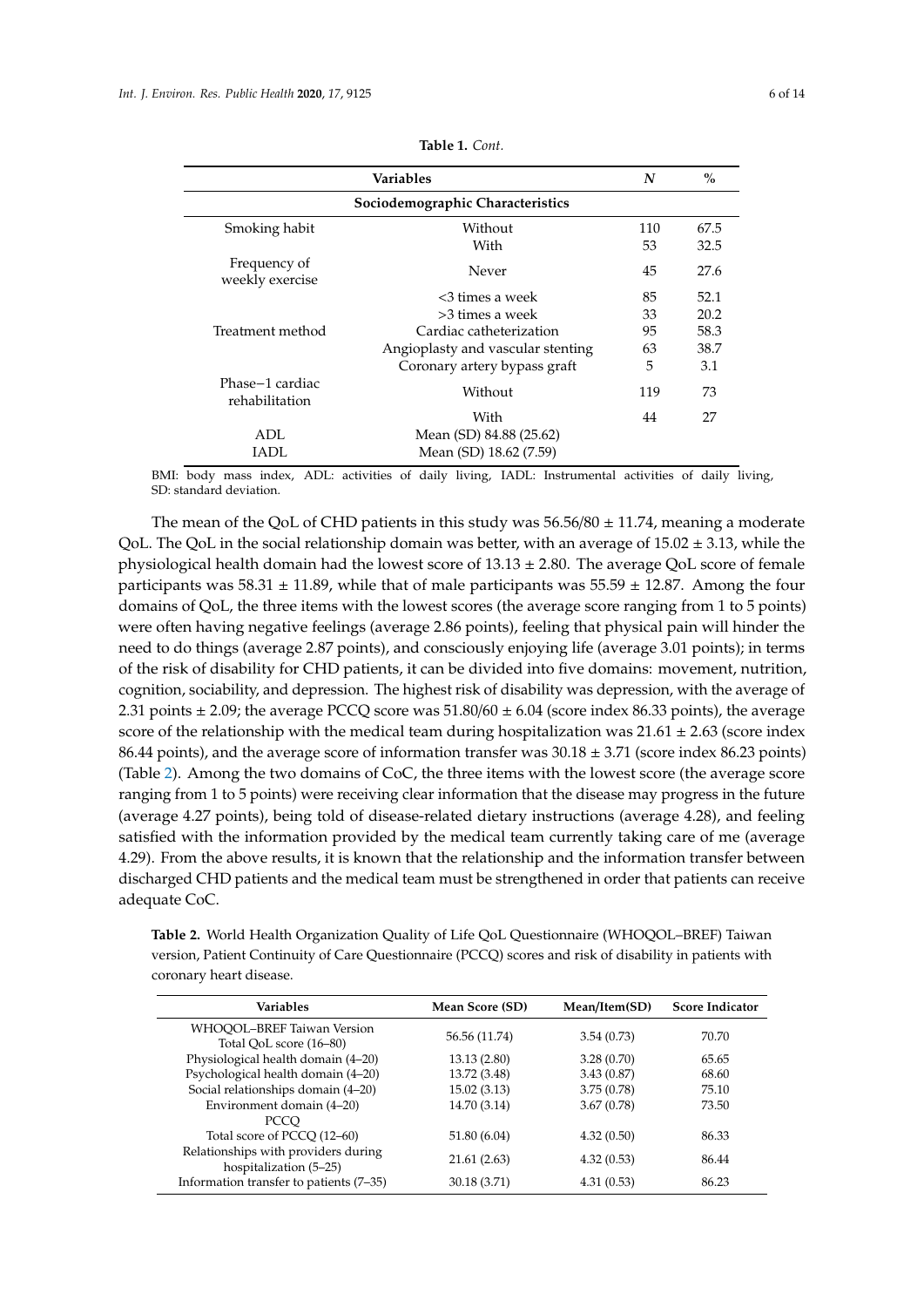<span id="page-6-0"></span>

| Variables                                      | Mean Score (SD) | n   | $\%$ |
|------------------------------------------------|-----------------|-----|------|
| Coronary heart disease risk of disability (24) | 9.36(6.23)      |     |      |
| Movement (5)                                   | 1.98(1.63)      | 122 | 74.8 |
| Nutrition (4)                                  | 1.86(1.52)      | 121 | 74.2 |
| Cognition (5)                                  | 1.85(1.45)      | 124 | 76.1 |
| Sociability (5)                                | 1.37(1.86)      | 72  | 44.2 |
| Depression (5)                                 | 2.31(2.09)      | 112 | 68.7 |

**Table 2.** *Cont.*

The total score of each QoL domain ranges from 4 to 20 points, where a higher score indicates better QoL in that domain. WHOQOL: World Health Organization quality of life, SD: standard deviation. QoL: quality of life, PCCQ: Patient Continuity of Care Questionnaire. A score of 1 or above in each subscale shows the disability risk in that domain. Mean/item: the sum of scores of all items/total number of items (the average score of the items in QoL and PCCQ ranges from 1 to 5 points).

*3.2. Correlation between CHD Sociodemographic Characteristics, Health Status, Continuity of Care, and Quality of Life*

The results of the sociodemographic characteristics show that the older the age, the better the QoL in the psychological domain ( $r = 0.175$ ,  $p < 0.05$ ), social relationships domain ( $r = 0.262$ ,  $p < 0.01$ ), and environmental domain ( $r = 0.231$ ,  $p < 0.01$ ); no significant difference was reached between gender and the four domains in QoL ( $p > 0.05$ ); in terms of living situation, there was a significant difference between the living situation and the QoL in the four domains. The QoL of "living alone" was significantly better than that of "non-solitary people"; the QoL for the main source of income for patients and the environmental domain ( $F = 3.125$ ,  $p < 0.05$ ) both had a significant difference. Patients whose source of income was "children/spouse/siblings/parents" had better QoL than "pension/government grants" (Table [3\)](#page-7-0).

| <b>Variables</b>                                        | Physiological<br>Health | Psychological                                   | Social                       | Environment     |
|---------------------------------------------------------|-------------------------|-------------------------------------------------|------------------------------|-----------------|
| Gender <sup>a</sup>                                     | $t = 0.539$             | $t = 1.871$                                     | $t = 1.799$                  | $t = 0.862$     |
| Marital status <sup>a</sup>                             | $t = 1.470$             | $t = 1.776$                                     | $t = 0.923$                  | $t = 2.754$ **  |
| $\circled{1}$                                           |                         |                                                 |                              |                 |
| Single(unmarried/divorced/widowed)                      |                         |                                                 |                              |                 |
| 2 Spouse (married/cohabiting,                           |                         |                                                 |                              |                 |
| separated)                                              |                         |                                                 |                              |                 |
| Living situation <sup>a</sup>                           | $t = 6.442$ ***         | $t = 4.682$ ***                                 | $t = 4.568$ ***              | $t = 3.504$ *** |
| (1) Solitary                                            |                         |                                                 |                              |                 |
| (2) Not alone                                           |                         |                                                 |                              |                 |
| Religion <sup>a</sup>                                   | $t = 2.943$ **          | $t = 2.596$ *                                   | $t = 1.987*$                 | $t = 1.452$     |
| (1) Without                                             |                         |                                                 |                              |                 |
| (2) With                                                |                         |                                                 |                              |                 |
| Employment status <sup>a</sup>                          | $t = -2.219$ *          |                                                 | $t = -1.374$ $t = -2.960$ ** | $t = -0.481$    |
| 1 Unemployed                                            |                         |                                                 |                              |                 |
| 2 Employed                                              |                         |                                                 |                              |                 |
| Discharge trend <sup>a</sup>                            | $t = 1.383$ **          | $t = 2.924$ **                                  | $t = 2.518*$                 | $t = 2.190*$    |
| (1) Go home                                             |                         |                                                 |                              |                 |
| 2 Transfer to acute/chronic ward                        |                         |                                                 |                              |                 |
| Smoking habit <sup>a</sup>                              |                         | $t = -3.354$ ** $t = -3.066$ ** $t = -2.608$ ** |                              | $t = -1.178$    |
| (1) Without                                             |                         |                                                 |                              |                 |
| (2) With                                                |                         |                                                 |                              |                 |
| Level of education b                                    | $F = 7.553$ ***         | $F = 6.676$ ** $F = 4.862$ **                   |                              | $F = 2.950$     |
| 1 Illiterate/literate (self-                            |                         |                                                 |                              |                 |
| study)/Primary                                          |                         |                                                 |                              |                 |
| 2 Junior high school/junior/high<br>school (vocational) |                         |                                                 |                              |                 |
| 3 Junior college and above                              | (3) > (1)               | (3) > (1)                                       |                              |                 |
|                                                         |                         |                                                 |                              |                 |
| Scheffe post-comparison                                 | (3) > (2)               | (3) > (2)                                       | (3) > (2)                    |                 |

**Table 3.** Correlation between sociodemographic characteristics, health status, risk of disability, patient continuity of care, and QoL among patients with coronary heart disease  $(N = 163)$ .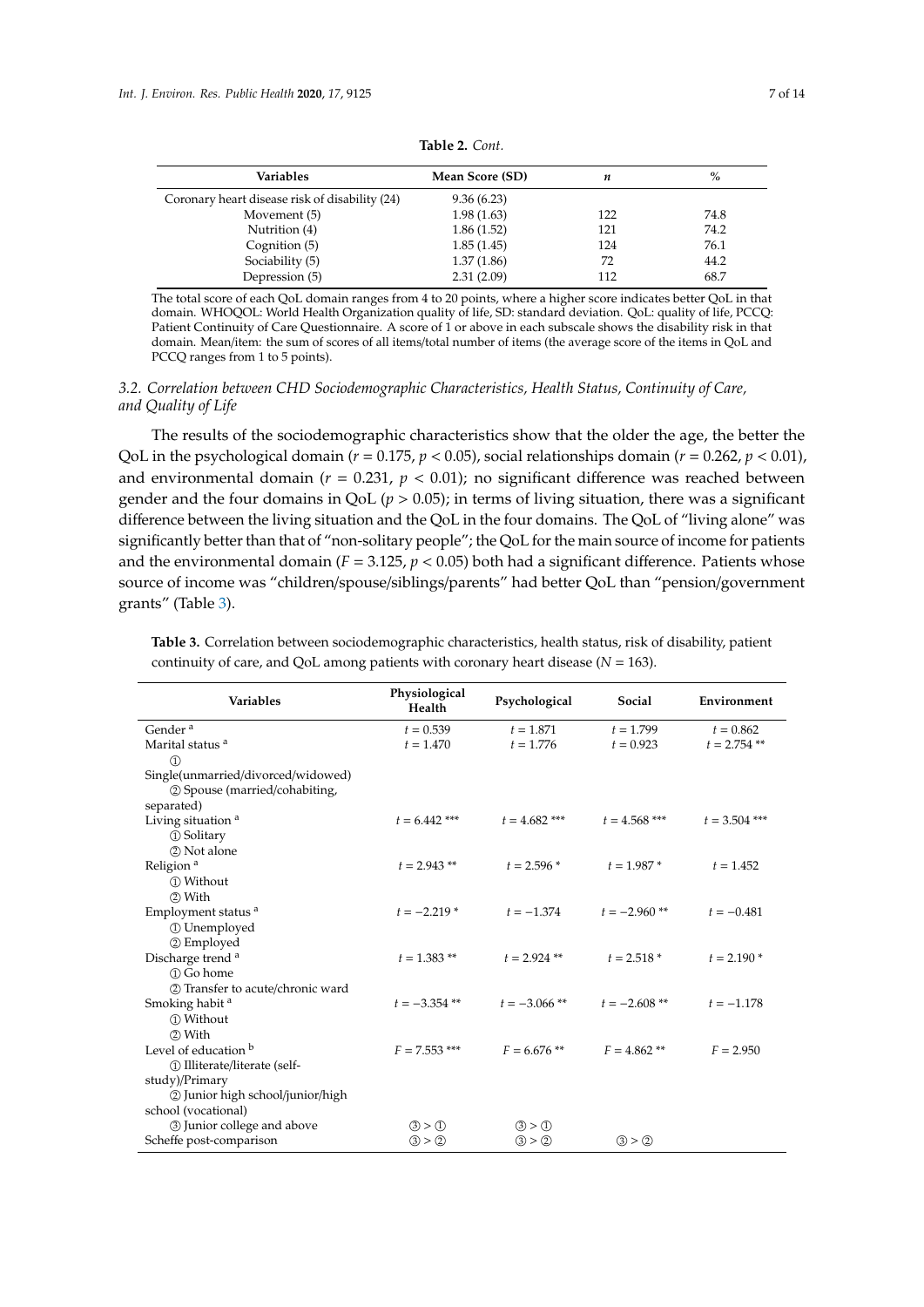<span id="page-7-0"></span>

| <b>Variables</b>                                       | Physiological<br>Health | Psychological    | Social           | Environment      |
|--------------------------------------------------------|-------------------------|------------------|------------------|------------------|
| Main source of income b                                | $F = 1.329$             | $F = 2.055$      | $F = 3.125*$     | $F = 2.236$      |
| ① Children/spouse/brothers or                          |                         |                  |                  |                  |
| sisters/parents                                        |                         |                  |                  |                  |
| 2 Pension/government grants                            |                         |                  |                  |                  |
| <b>3</b> Employment                                    |                         |                  |                  |                  |
| Scheffe post-comparison                                |                         |                  | (1) > (2)        |                  |
| Age                                                    | $r = 0.137$             | $r = 0.175$ *    | $r = 0.262$ **   | $r = 0.231$ **   |
| Number of people living in household                   | $r = -0.249$ ***        | $r = -0.246$ **  | $r = -0.212$ **  | $r = -0.179*$    |
| ADL                                                    | $r = 0.381$ ***         | $r = 0.355$ ***  | $r = 0.298$ ***  | $r = 0.240$ **   |
| <b>IADL</b>                                            | $r = 0.521$ ***         | $r = 0.522$ ***  | $r = 0.451$ ***  | $r = 0.516$ ***  |
| Risk of disability                                     |                         |                  |                  |                  |
| Overall                                                | $r = -0.081$            | $r = -0.049$     | $r = -0.040$     | $r = -0.067$     |
| Movement                                               | $r = -0.263$ ***        | $r = -0.248$ *** | $r = -0.224$ **  | $r = -0.156*$    |
| Nutrition                                              | $r = -0.204$ **         | $r = -0.233$ **  | $r = -0.211$ **  | $r = -0.185*$    |
| Cognition                                              | $r = -0.028$            | $r = -0.035$     | $r = -0.012$     | $r = -0.009$     |
| Sociability                                            | $r = -0.448$ ***        | $r = -0.467$ *** | $r = -0.358$ *** | $r = -0.341$ *** |
| Depression                                             | $r = -0.218$ ***        | $r = -0.221$ **  | $r = -0.183$ *   | $r = -0.175*$    |
| PCCQ                                                   |                         |                  |                  |                  |
| Overall                                                | $r = 0.329$ ***         | $r = 0.421$ ***  | $r = 0.421$ ***  | $r = 0.359$ ***  |
| Relationships with providers<br>during hospitalization | $r = 0.321$ ***         | $r = 0.399$ ***  | $r = 0.417$ ***  | $r = 0.346$ ***  |
| Information transfer to Patients                       | $r = 0.308$ ***         | $r = 0.402$ ***  | $r = 0.390$ ***  | $r = 0.399$ ***  |

**Table 3.** *Cont.*

\* *p* < 0.05, \*\* *p* < 0.01, \*\*\* *p* < 0.001. <sup>a</sup>: *t*-test, <sup>b</sup>: *F*-test, ADL: activities of daily living, IADL: instrumental activities of daily living, PCCQ: Patient continuity of care questionnaire.

In terms of health status, the higher the ADL and IADL scores of patients, the better their QoL in the physiological, psychological, social relationships, and environmental domains; in terms of the risk of disability, the risk of disability was significantly negatively correlated with the overall QoL, the CHD patients suffered from the risk of disability in movement, nutrition, social interaction, and depression; the fewer the risks of disability items, the better the QoL. Patient continuity of care and QoL were also positively correlated; when the patient's relationship with the medical team during the hospitalization period and the CoC regarding information transfer were better, the overall QoL was higher (Table [3\)](#page-7-0).

# *3.3. Important Predictors of CHD Quality of Life*

Multiple stepwise linear regression analysis was used to determine the main factors that affected the QoL of CHD inpatients, and the factors that were statistically significantly related to the QoL, according to the results, were put into the regression model. Before stepwise analysis, the variables of the level of education, main source of income, etc. were converted into dummy variables, and the Kolmogorov–Smirnov test ( $KS = 0.92$ ,  $p > 0.05$ ) of the CHD QoL regression model was tested as a normal distribution; then, collinearity testing between the respective variables was carried out to determine the independence of the variables. The tolerance check results between the variables were all greater than 0.10, and the variance inflation factor (VIF) check results were all less than 10, which shows that there was no collinearity problem between the independent variables.

Analysis of the results of multiple stepwise linear regression shows that age, living situation, main source of income, IADL, depression in the domain of risk of disability, and information transfer in the domain of patient continuity of care were the best predictors of QoL. Among them, IADL had the greatest explanatory power, which can explain 26.1% of the variance, followed by age (18.1%), living situation (7%), information transfer (4.8%), main source of income from children/spouse/siblings/parents (1.8%), and depression in the domain of risk of disability (0.9%). The above variables can effectively explain 58.7% of the total variation of the overall QoL of CHD inpatients ( $F = 58.355$ ,  $p < 0.001$ ). The results show that the control of the social demographic characteristics, health status, risk of disability, and CoC of CHD inpatients had significant differences in their QoL (refer to Table [4\)](#page-8-0).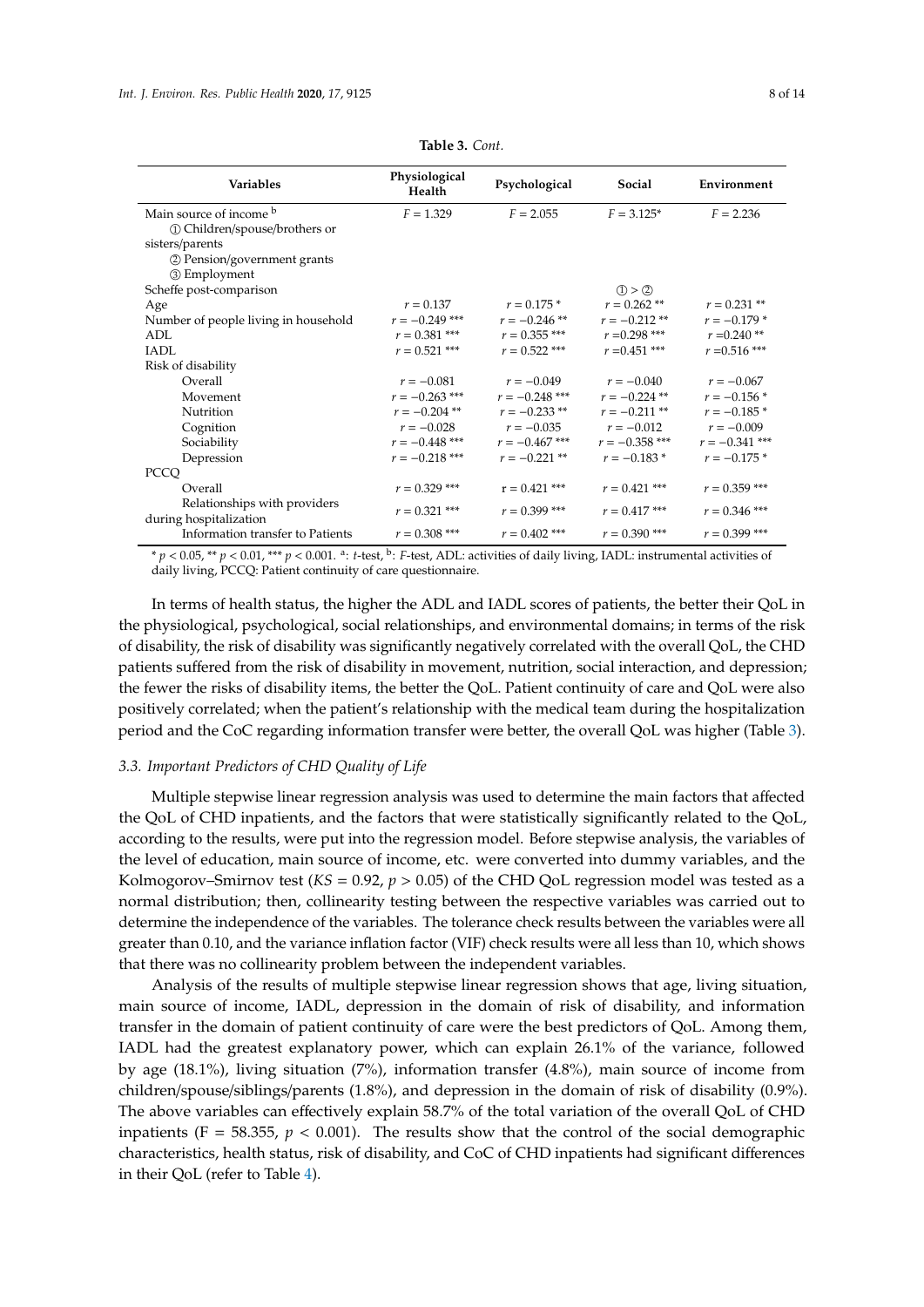| <b>Variables</b>                                                                     | QoL      |           |             |              |          |                        |                          |
|--------------------------------------------------------------------------------------|----------|-----------|-------------|--------------|----------|------------------------|--------------------------|
|                                                                                      | B        | <b>SE</b> | <b>Beta</b> | Adjust $R^2$ | t        | 95%CI                  | $\boldsymbol{p}$         |
| Age                                                                                  | 0.281    | 0.054     | 0.307       | 0.181        | 5.247    | (0.175,<br>0.387       | $0.001$ ***              |
| Living situation                                                                     | $-7.086$ | 1.877     | $-0.299$    | 0.07         | $-3.775$ | $(-3.378,$<br>$-1.794$ | $0.001$ ***              |
| Main source of income                                                                |          |           |             |              |          |                        |                          |
| Pension/government grants                                                            | $-4.210$ | 1.526     | $-0.140$    | 0.018        | $-2.758$ | $(-7.224,$<br>$-1.195$ | $0.007$ $\mathrm{^{**}}$ |
| Children/spouse/brothers or<br>sisters/parents<br>(reference group)<br>Health status |          |           |             |              |          |                        |                          |
| <b>IADL</b>                                                                          | 0.923    | 0.098     | 0.562       | 0.261        | 9.378    | (0.729,<br>1.117)      | $0.001$ ***              |
| Risk of disability                                                                   |          |           |             |              |          |                        |                          |
| Depression                                                                           | $-0.725$ | 0.354     | $-0.122$    | 0.009        | $-2.048$ | $(-1.424,$<br>$-0.026$ | $0.042*$                 |
| PCCO<br>Information transfer to<br>patients                                          | 0.752    | 0.179     | 0.244       | 0.048        | 4.212    | (0.399,<br>1.105)      | $0.001$ ***              |

<span id="page-8-0"></span>**Table 4.** Correlations between sociodemographic characteristics, health status, risk of disability, continuity of care, and quality of life among patients with coronary heart disease ( $N = 163$ ).

Linear regression was used for data analysis. B: unstandardized regression coefficient, IADL: instrumental activities of daily living, PCCQ: patient continuity of care questionnaire, t: if the p-value obtained from the regression coefficient is <0.05, the dependent variable can be effectively predicted using independent variables, adjust  $R^2$ : 0.587, *F*: 58.355, \* *p* < 0.05, \*\* *p* < 0.01, \*\*\* *p* < 0.001.

# **4. Discussion**

#### *4.1. Current Quality of Life of CHD Patients and Status of Continuity of Care*

This study found that the overall average QoL score of CHD patients was 56.56/80 (total score 100 points, score index 70.70 points), which was lower than the 81 points of CHD patients in ref [\[1\]](#page-11-0) and higher than the 57.44 points of CHD patients in ref [\[7\]](#page-11-6). The reasons for the difference in the QoL may be due to different races, as the self-evaluation of the QoL of Caucasians is better than that of black or other races [\[1\]](#page-11-0). Gender difference may affect the QoL among CHD patients [\[18\]](#page-12-10). Compared with male CHD patients, elderly women have higher risks of overall cardiovascular diseases [\[18,](#page-12-10)[19\]](#page-12-11). Smoking habits, diabetes, triglyceride, high-density lipoprotein (HDL), cholesterol levels, menopause, decreased estrogen, and psychosocial stressors (anxiety, depression, marital stress) all have great impacts on women's cardiovascular system [\[19,](#page-12-11)[20\]](#page-12-12). However, our research results did not find any significant difference between gender and QoL, which is consistent with the findings of Barham, Ibraheem, and Sa'ed [\[7\]](#page-11-6). The possible reason is that when women suffer from CHD, atypical symptoms of nausea, loss of appetite, and pain in jaw or neck would often occur; thus, female CHD patients should attach more importance to cardiovascular treatment and health care in order to maintain good QoL [\[21\]](#page-12-13). The QoL may also be affected by the severities of CHD, such as painful symptoms and less physical activity [\[22\]](#page-12-14). From the perspective of QoL, the average score in the physiological domain was the lowest (13.13 points), followed by the psychological domain with 13.72 points. According to the analysis results, CHD patients often have serious illnesses that lead to restrictions on physical health and functions, and they always feel fatigue, pain, or difficulty in sleeping [\[1,](#page-11-0)[22\]](#page-12-14), which restricts their independence in daily life functions (with difficulty in bathing, dressing, eating, walking, using the toilet, etc.). Thus, the QoL in this physiology domain is poor [\[6\]](#page-11-5). When CHD patients cannot relieve the physical symptoms and pain caused by chronic diseases on their own, it can easily cause feelings of powerlessness and negative psychological effects [\[23\]](#page-12-15).

The results of this study show that the average scores of CoC for CHD patients were 4.27–4.36, while the average scores for CoC of chronic disease patients were 3.54–4.72, as also found in a previous survey [\[9\]](#page-12-1). According to analysis of the CoC of the two studies, the relationship between the patient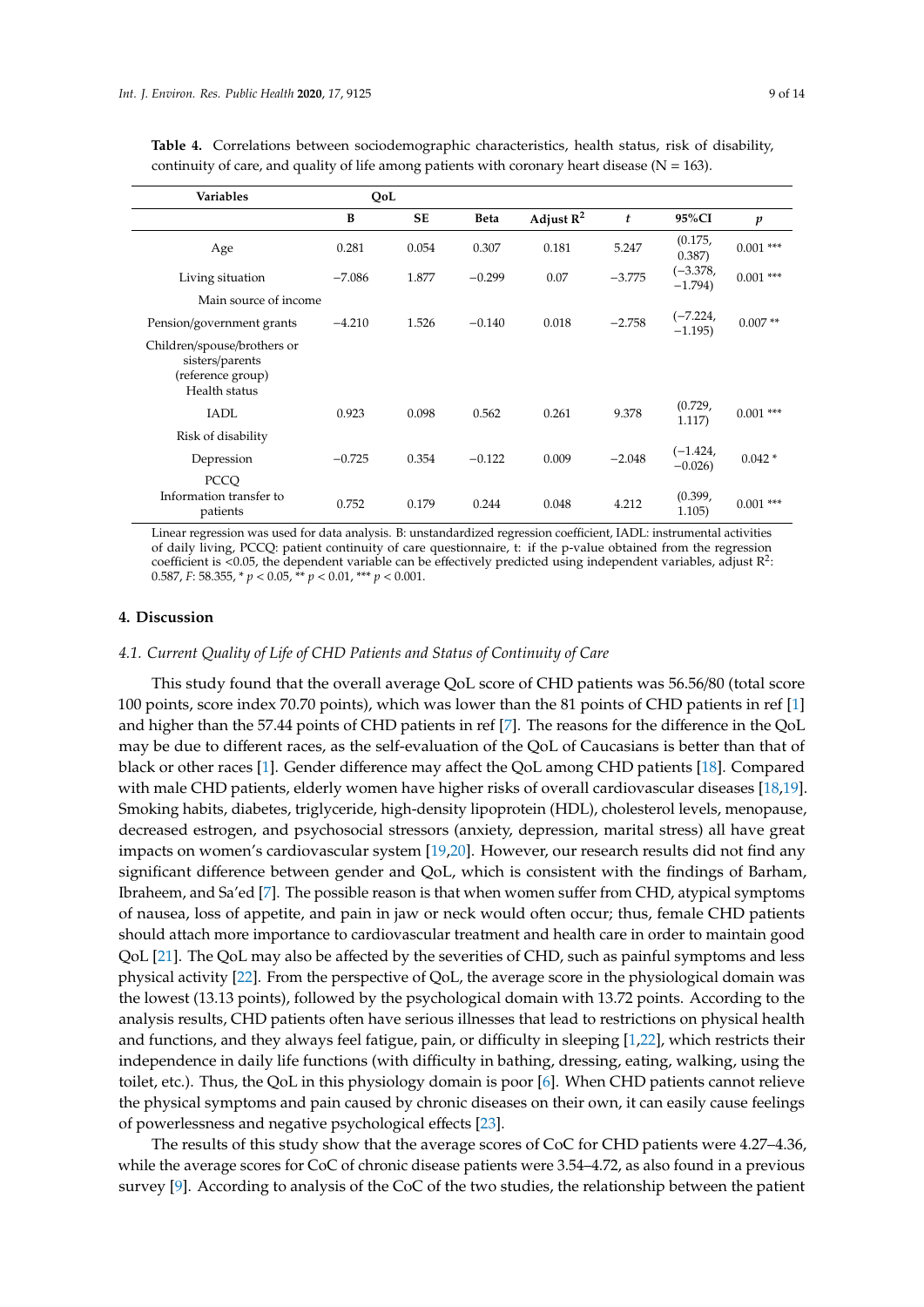and the medical team during hospitalization and the transmission of information were related to the patient's QoL. When the patient perceived that the medical team understood his/her expectations and beliefs, felt confident that the current medical team would continue to take care of him/her after discharge from the hospital, and received information support, they had a better QoL. It is important for heart disease patients to receive related information on disease progression, disease symptoms, and post-discharge treatment [\[24\]](#page-12-16). Therefore, in order to clinically relieve the symptoms of CHD patients, in addition to improving the function and prognosis of CHD patients, it is necessary to strengthen the CoC by the medical team regarding the transmission of information to the patients so that the patients can know their own diagnosis, prescription drugs, and disease-related supportive information, such as diet instructions [\[25\]](#page-12-17).

The CoC of CHD patients after discharge is a top priority, especially as the current health-care system is becoming more and more complex and fragmented [\[25\]](#page-12-17). Clinically, CoC relies on early screening by first-line care personnel when patients are admitted to the hospital, their creation of a complete physical and mental assessment, and referring to a case manager for discharge preparation services in a timely manner, in order for CHD patients to have good CoC [\[24\]](#page-12-16). Providing discharge preparation services during the patient's hospitalization can improve communication and coordination between the patients, their family members, and inter-professional teams to facilitate patients receiving information on medication, rehabilitation, proper diet, physical activity, psychology, and society after they are discharged from the hospital. It can also enable patients to receive good care, resources, and services from community care workers after they return home from the hospital [\[25\]](#page-12-17).

# *4.2. Factors A*ff*ecting Quality of Life of CHD Patients*

Regarding the demographic characteristics of older CHD patients, this study found that CHD patients living alone and CHD patients whose main source of income were from children/spouse/siblings/parents were predictors of QoL. The older the age, the better the evaluation of their own psychological, social relationships, and environmental QoL, which can explain 18.1% of the variance. While this result is the same as some research results [\[17\]](#page-12-9), it is inconsistent with previous literature [\[7\]](#page-11-6). The lower QoL of younger patients with CHD may be due to younger patients lack of information related to the disease, as provided by the medical professional team, coupled with the need to face specific problems, such as work, childbirth, social isolation, finances, etc.; thus, younger patients with CHD are prone to psychological phenomena, such as depression, anxiety, and stress, which reduces their QoL [\[22\]](#page-12-14). Older patients may be more able to accept the disease and follow the instructions of the medical team to receive treatment due to the longer duration of the disease; therefore, such patients have a better evaluation of their QoL [\[26\]](#page-12-18). This study also found that the QoL of patients living alone was better, and this result is consistent with previous literature [\[27\]](#page-12-19); the possible reason is that people who live alone receive more support from their interactions with siblings, friends, and neighbors, while those divorced or widowed and living alone have a better chance of getting satisfaction from their adult child or grandchild, which prevents the patients from feeling neglected. Related research also shows that if a patient living alone after being discharged from the hospital has a medical team to provide individualized community services at home, such as housework support (food preparation), home environment maintenance and service, sports support, connection support (hygiene products), emergency services, and other supportive service, it will allow patients to experience a better QoL [\[28\]](#page-13-0).

With the control of other factors, CHD patients with the main source of income from children/spouses/brothers/sisters/parents had better evaluations of their QoL than those from pension/government grants, which can predict the QoL of CHD patients and explain 7% of the variance. The results of this study are consistent with previous studies [\[29\]](#page-13-1). When CHD patients are financially supported by adult children, this may bring them a sense of security, which has a positive impact on their QoL [\[30\]](#page-13-2).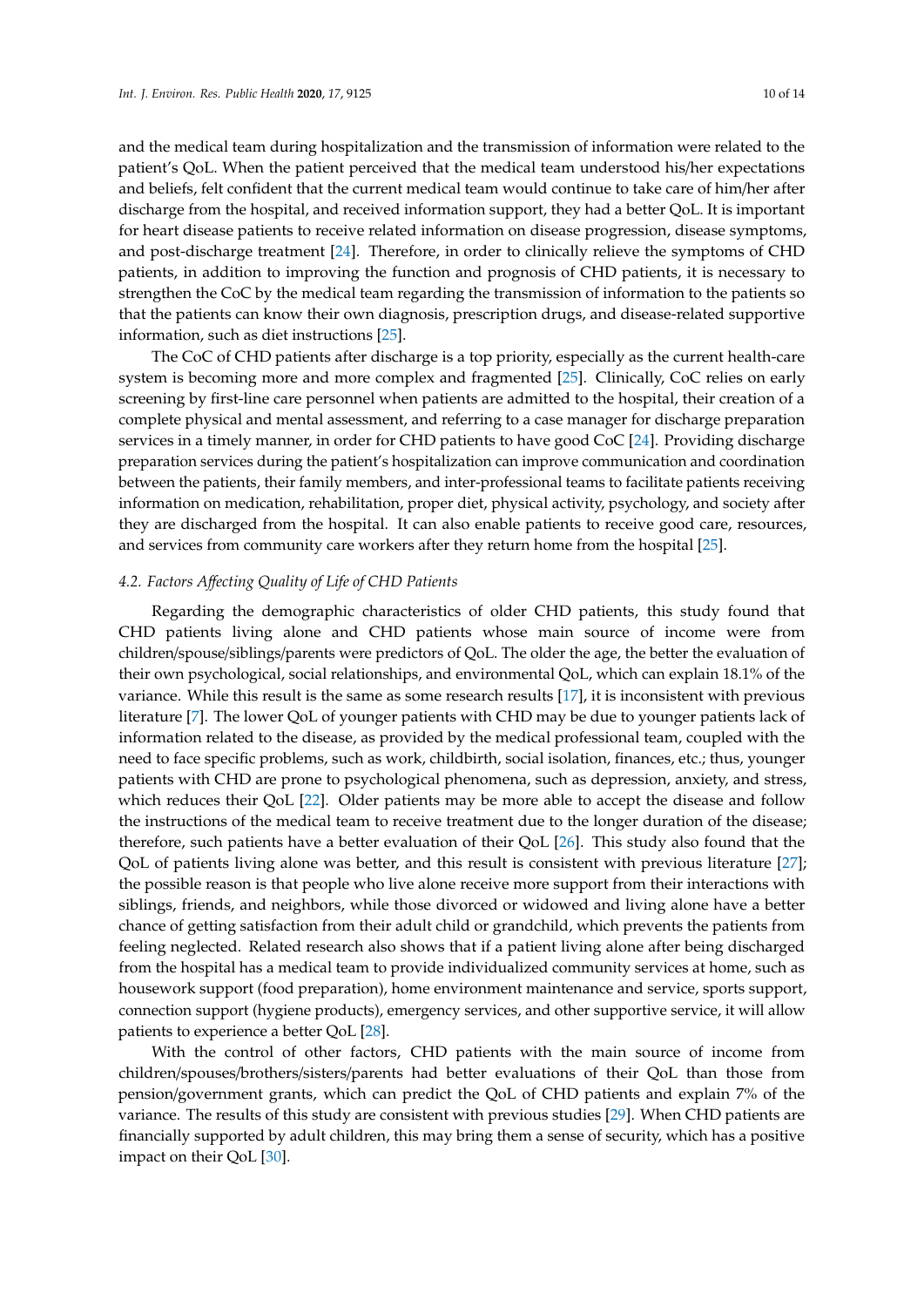Another finding of this study is that the patients who can go home, rather than being transferred to an acute or chronic ward after being discharged from the hospital, had better evaluation of their QoL; related research results show that most patients are eager to go home to recuperate, and when patients in hospital receive (enough) information about the disease and disease progress, medication, rehabilitation, and psychosocial aspects, it will help them to obtain better QoL [\[31\]](#page-13-3). Therefore, in order to improve the QoL of patients, the medical professional team needs to emphasize the evaluation, planning, information, and education of patients before discharge, strengthen their abilities in self-management, and ensure that patients and main caregivers understand the importance of home environment preparation to improve their QoL [\[1,](#page-11-0)[31\]](#page-13-3).

The related variables of health status help to examine the QoL of CHD patients. The results of this study show that ADL, IADL, and Risk of disability (Movement, Nutrition, Sociability, Depression) are related to the QoL. Under the circumstances of controlling other variables, the research results show that the better the ADL and IADL of the patients, the better their evaluation of their QoL, and this result is consistent with previous literature [\[5\]](#page-11-4); the possible cause is the various symptoms caused by the disease (such as dyspnea, fatigue, pain), disability, etc., will cause the patient's ADL and IADL to be restricted (that is, bathing, dressing, using the toilet, moving, going out, shopping, and cooking food), their life independence to be impaired, their social participation ability to be reduced, and their dependence on care to be increased, which affects the patient's QoL [\[5,](#page-11-4)[6\]](#page-11-5). Regression analysis found that IADL and Risk of disability (Depression) were the main predictors of QoL, which can increase the variance explanation of QoL by 26.1% and 0.9%, respectively. IADL is the most predictive factor affecting the QoL of patients with CHD. Therefore, in addition to maintaining ADL in patients with CHD, the promotion of IADL should not be ignored [\[6\]](#page-11-5). Related studies found that IADL dysfunction in CHD patients may directly affect the interactions between the patient and the neighborhood, reduce social activities, make the patient feel lonely, and significantly increase the severity of symptoms, thereby reducing the QoL of the patient [\[6\]](#page-11-5). Therefore, in order to improve the IADL of patients, it is very important to plan patient health care and activity promotion. The medical professional team can also advocate government policies to encourage patients to participate in long-term care 2.0 for delayed disability activities, including muscle strengthening exercises, dietary nutrition, life function reconstruction training, social participation, etc., to improve the QoL of patients [\[32\]](#page-13-4). On the other hand, the results show that a significant negative correlation exists between the risk of disability (movement, nutrition, sociability, and depression) and QoL and among the dimensions of risk of disability, where depression has the highest score for risk of disability; thus, depression in the domain of risk of disability is a predictor for the QoL of patients. The QoL of CHD patients was affected by depression [\[23\]](#page-12-15); the impact of disability risk will cause patients to face obstacles in health and rehabilitation services. Depression has also been related to the mortality of CHD patients, which increased the risk of CHD by 1.64 times, thereby reducing the QoL [\[33\]](#page-13-5). Therefore, medical professional teams should provide CHD patients with better disease management during the patient's hospitalization; they should prevent hypofunction, increase patients' acceptance, and encourage their confidence in dealing with their disease, as this can delay depression and the deterioration of QoL [\[27\]](#page-12-19).

Another feature of this study is the inclusion of variables related to the CoC of patients, as such variables help to examine the impact of CoC on the QoL of CHD patients. According to regression analysis, information transmission by the medical team to patients regarding the CoC can predict the QoL of CHD patients and explain 4.8% of the variance. The results show that the better the quality of information that patients receive during hospitalization (clear diagnosis, receiving clear information about the progress of the disease, emergency contact information, medication, diet, etc.), the better their QoL. The results of this study will allow medical teams to understand that CHD patients' receiving information during their hospitalization directly affects their QoL [\[1](#page-11-0)[,24\]](#page-12-16). Therefore, in order to improve the QoL of CHD patients, it is necessary for their medical team to strengthen the CoC for patients during hospitalization, especially in terms of information transfer, and to provide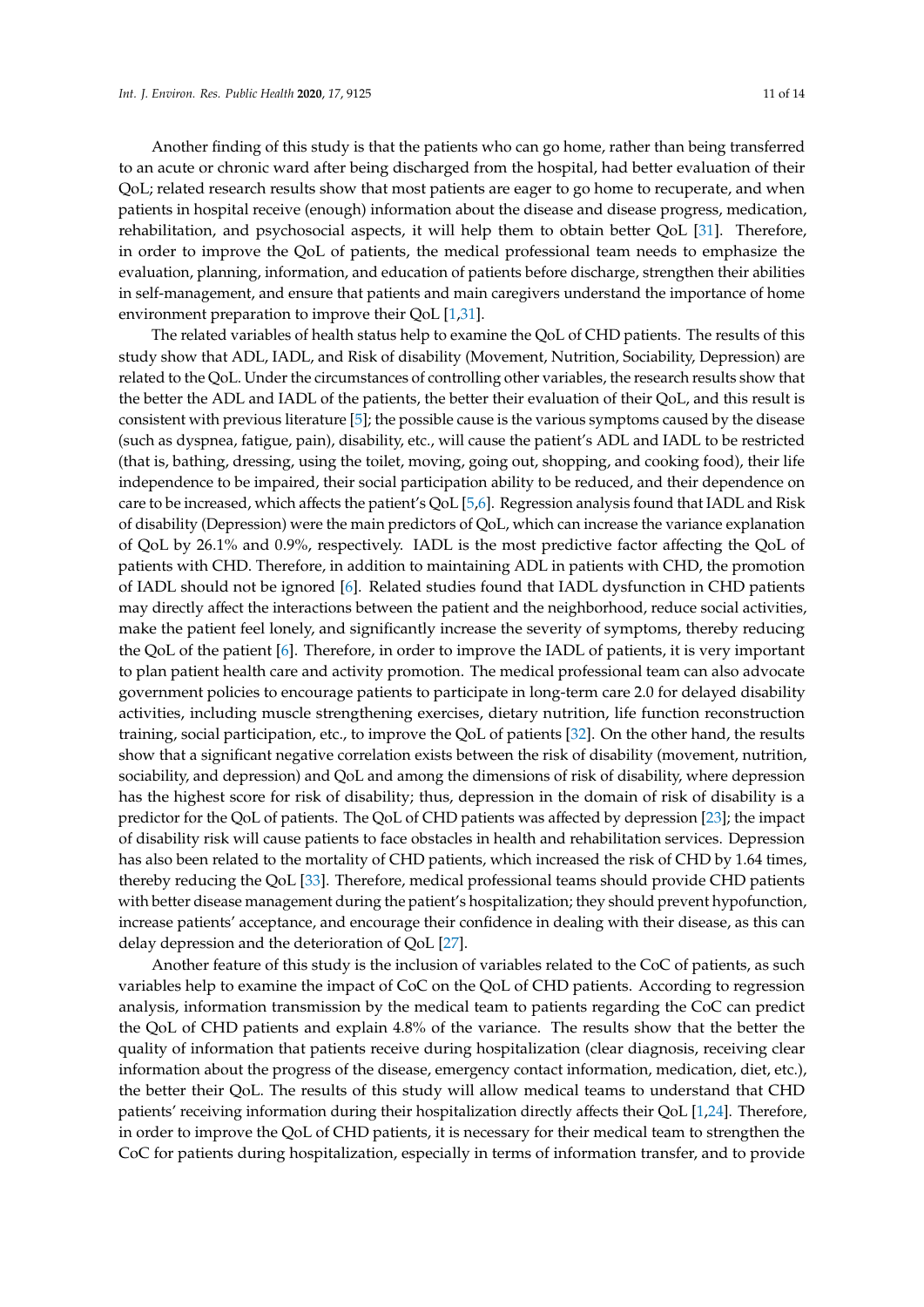patients with sufficient information that affects their personal health or follow-up care to improve their QoL [\[24,](#page-12-16)[26\]](#page-12-18).

# **5. Conclusions**

Overall, this study found that the QoL of CHD patients was a moderate QoL. Age, living situation, main source of finance, IADL, risk of disability, and CoC were predictors that affect the QoL of CHD patients, which can explain 58.7% of the total variance. In order to improve the QoL of CHD patients, it is recommended that medical teams must strengthen the patient's IADL functions; encourage patients to participate in community health promotion activities; include depression in the risk of disability as an indicator in the evaluation of CHD patients; and enable them to obtain the information required to deal with their disease, in order that patients can receive good CoC. The government should also strengthen the financial protection of patients and create a forward-looking and comprehensive social welfare insurance system plan to promote their physical and psychological health and improve their QoL.

Limitations and Suggestions: This study was limited to a certain regional hospital in central Taiwan; thus, it is difficult to make comprehensive inferences. It is recommended that a more rigorous and effective evaluation system can be created with an experimental design that focuses on CoC intervention to effectively strengthen the cooperation of professional medical teams. In-depth discussions of the CoC and QoL of CHD patients can be used as a reference for long-term care intervention research. The research results can also be applied to clinical practice for medical professional teams to understand the factors that affect the QoL of CHD patients, which is helpful for improving the QoL of CHD patients.

**Author Contributions:** H.-M.C. and H.-C.P. were responsible for the conception and design of the study; Y.-F.H. and S.-Y.C. were involved in data collection; H.-C.P. and Y.-F.H. conducted the statistical analysis; all authors contributed to interpretation of the findings; H.M.C. and S.-Y.C. wrote the first draft of the paper; H.-M.C. made critical revisions. All authors have read and agreed to the published version of the manuscript.

**Funding:** We are grateful for the funding we received from the Ministry of Science and Technology, R.O.C. (MOST–108–2314–B–040–019). "The funders had no role in the design of the study; in the collection, analyses, interpretation of data; in the writing of the manuscript, in the decision to publish the results".

**Conflicts of Interest:** The author(s) declared no potential conflict of interest with respect to the research, authorship, and/or publication of this article.

#### **References**

- <span id="page-11-0"></span>1. Roumie, C.L.; Patel, N.J.; Muñoz, D.; Bachmann, J.; Stahl, A.; Case, R.; Leck, C.; Rothman, R.; Kripalani, S. Design and outcomes of the patient centered outcomes research institute coronary heart disease cohort study. *Contemp. Clin. Trials Commun.* **2018**, *10*, 42–49. [\[CrossRef\]](http://dx.doi.org/10.1016/j.conctc.2018.03.001) [\[PubMed\]](http://www.ncbi.nlm.nih.gov/pubmed/29696157)
- <span id="page-11-1"></span>2. American Heart Association (AHA). Coronary Artery Disease. Available online: http://[www.heart.org](http://www.heart.org/en/health-topics/consumer-healthcare/what-is-cardiovascular-disease/coronary-artery-disease)/en/ health-topics/consumer-healthcare/[what-is-cardiovascular-disease](http://www.heart.org/en/health-topics/consumer-healthcare/what-is-cardiovascular-disease/coronary-artery-disease)/coronary-artery-disease (accessed on 3 October 2019).
- <span id="page-11-2"></span>3. King, M.W.; Bambharoliya, T.; Ramakrishna, H.; Zhang, F. Epidemiology and risk factors. In *Coronary Artery Disease and the Evolution of Angioplasty Devices*; Springer: Cham, Switzerland, 2020; pp. 1–2.
- <span id="page-11-3"></span>4. Maanasa, R. Prevalence and distribution of cardiovascular diseases between Tamil Nadu, India and the United States-A comparative study. *Univ. J. Med. Med. Spec.* **2019**, *5*, 1–3.
- <span id="page-11-4"></span>5. Assari, S. Cross-country differences in the additive effects of socioeconomics, health behaviors and medical comorbidities on disability among older adults with heart disease. *J. Tehran Univ. Heart Cent.* **2015**, *10*, 24.
- <span id="page-11-5"></span>6. Griffith, L.E.; Raina, P.; Levasseur, M.; Sohel, N.; Payette, H.; Tuokko, H.; van den Heuvel, E.; Wister, A.; Gilsing, A.; Patterson, C. Functional disability and social participation restriction associated with chronic conditions in middle-aged and older adults. *J. Epidemiol. Commun. Health* **2017**, *71*, 381–389. [\[CrossRef\]](http://dx.doi.org/10.1136/jech-2016-207982) [\[PubMed\]](http://www.ncbi.nlm.nih.gov/pubmed/27754857)
- <span id="page-11-6"></span>7. Barham, A.; Ibraheem, R.; Sa'ed, H.Z. Cardiac self-efficacy and quality of life in patients with coronary heart disease: A cross-sectional study from Palestine. *BMC Cardiovasc. Disord.* **2019**, *19*, 290. [\[CrossRef\]](http://dx.doi.org/10.1186/s12872-019-01281-7)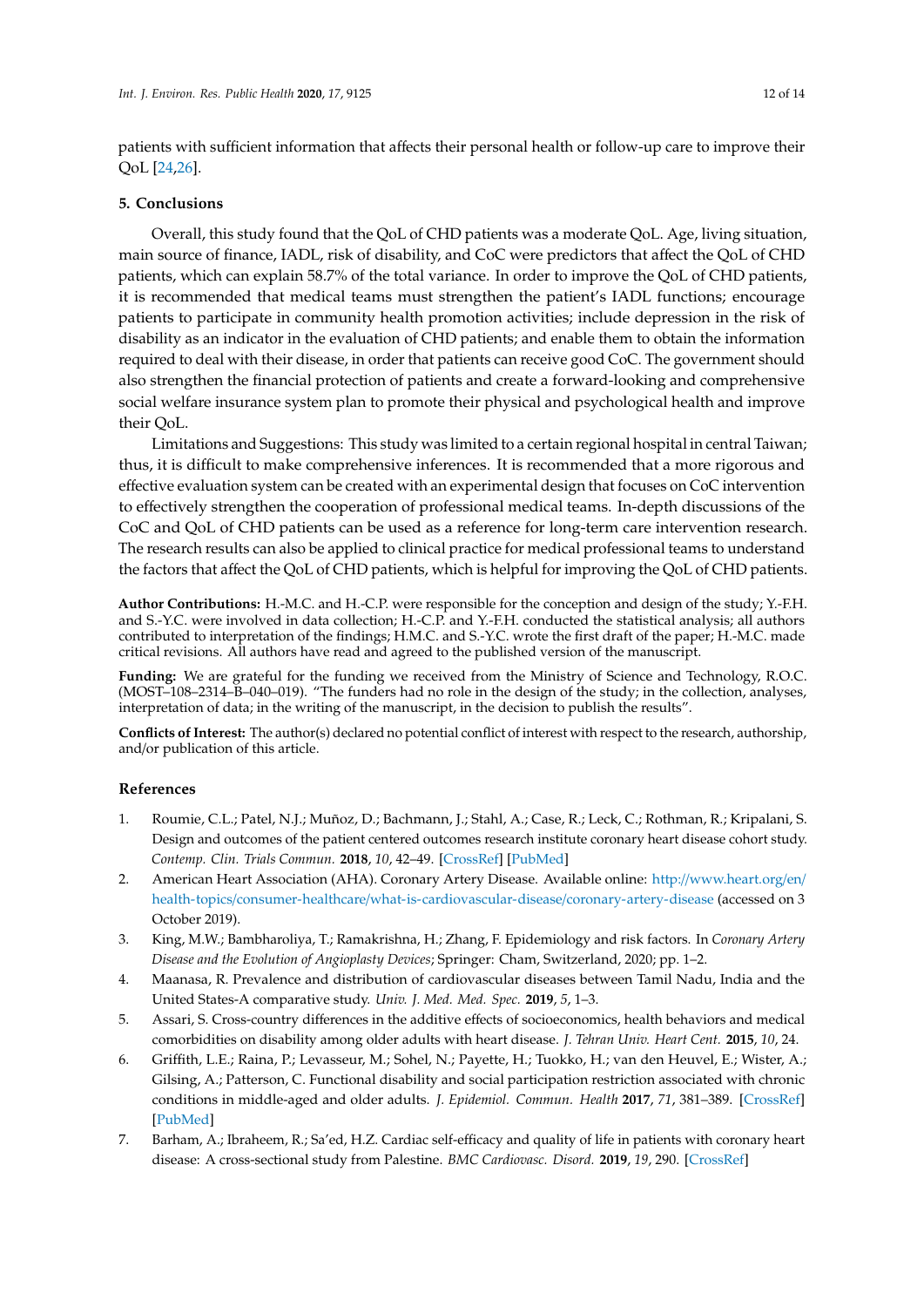- <span id="page-12-0"></span>8. Palacios, J.E.; Khondoker, M.; Achilla, E.; Tylee, A.; Hotopf, M. A single, one-off measure of depression and anxiety predicts future symptoms, higher healthcare costs, and lower quality of life in coronary heart disease patients: Analysis from a multi-wave, primary care cohort study. *PLoS ONE* **2016**, *11*, e0158163. [\[CrossRef\]](http://dx.doi.org/10.1371/journal.pone.0158163)
- <span id="page-12-1"></span>9. Chen, H.M.; Chen, C.M. Factors associated with quality of life among older adults with chronic disease in Taiwan. *Int. J. Geriatr. Psychiatry* **2017**, *11*, 12–15. [\[CrossRef\]](http://dx.doi.org/10.1016/j.ijge.2016.07.002)
- <span id="page-12-2"></span>10. Giuliano, C.; Parmenter, B.J.; Baker, M.K.; Mitchell, B.L.; Williams, A.D.; Lyndon, K.; Mair, T.; Maiorana, A.; Smart, N.A.; Levinger, I. Cardiac rehabilitation for patients with coronary artery disease: A practical guide to enhance patient outcomes through continuity of care. *Clin. Med. Insights Cardiol.* **2017**, *11*, 1179546817710028. [\[CrossRef\]](http://dx.doi.org/10.1177/1179546817710028)
- <span id="page-12-3"></span>11. Faul, F.; Erdfelder, E.; Buchner, A.; Lang, A.G. Statistical power analyses using G\* Power 3.1: Tests for correlation and regression analyses. *Behav. Res. Methods* **2009**, *41*, 1149–1160. [\[CrossRef\]](http://dx.doi.org/10.3758/BRM.41.4.1149)
- <span id="page-12-4"></span>12. Cao, X.Y.; Tian, L.; Chen, L.; Jiang, X.L. Effects of a hospital–community Partnership transitional program in patients with coronary heart disease in Chengdu, China: A randomized controlled trial. *Jpn. J. Nurs. Sci.* **2017**, *14*, 320–331. [\[CrossRef\]](http://dx.doi.org/10.1111/jjns.12160) [\[PubMed\]](http://www.ncbi.nlm.nih.gov/pubmed/28150384)
- <span id="page-12-5"></span>13. Shah, S.; Vanclay, F.; Cooper, B. Improving the sensitivity of the Barthel Index for stroke rehabilitation. *J. Clin. Epidemiol.* **1989**, *42*, 703–709. [\[CrossRef\]](http://dx.doi.org/10.1016/0895-4356(89)90065-6)
- <span id="page-12-6"></span>14. Chiu, H.C.; Chen, Y.C.; Mau, L.W.; Shiao, S.H.; Liu, H.W.; Huang, M.S. An evaluation of the reliability and validity of the Chinese-version OARS multidimensional functional assessment questionnaire. *Chin. J. Public Health* **1997**, *16*, 119–132.
- <span id="page-12-7"></span>15. Longevity Foundation Charity Division Promotion Foundation, Japan. Preventive Health Care Referrals Life Function Tests (25 Q) (On line). 2016. Available online: https://[www.tyojyu.or.jp](https://www.tyojyu.or.jp/net/check/index.html)/net/check/index.html (accessed on 3 October 2020).
- <span id="page-12-8"></span>16. Hadjistavropoulos, H.; Biem, H.; Sharpe, D.; Bourgault-Fagnou, M.; Janzen, J. Patient perceptions of hospital discharge: Reliability and validity of a patient continuity of care questionnaire. *Int. J. Qual. Health Care* **2008**, *20*, 314–323. [\[CrossRef\]](http://dx.doi.org/10.1093/intqhc/mzn030) [\[PubMed\]](http://www.ncbi.nlm.nih.gov/pubmed/18635587)
- <span id="page-12-9"></span>17. Yao, K.P. Development and applications of the WHOQOL-Taiwan version. *Formos. J. Med.* **2002**, *6*, 193–200.
- <span id="page-12-10"></span>18. Lee, C.M.Y.; Mnatzaganian, G.; Woodward, M.; Chow, C.K.; Sitas, F.; Robinson, S.; Huxley, R.R. Sex disparities in the management of coronary heart disease in general practices in Australia. *Heart* **2019**, *105*, 1898–1904. [\[CrossRef\]](http://dx.doi.org/10.1136/heartjnl-2019-315134)
- <span id="page-12-11"></span>19. Sciomer, S.; Moscucci, F.; Maffei, S.; Gallina, S.; Mattioli, A. Prevention of cardiovascular risk factors in women: The lifestyle paradox and stereotypes we need to defeat. *Eur. J. Prev. Cardiol.* **2019**, *26*, 609–610. [\[CrossRef\]](http://dx.doi.org/10.1177/2047487318810560)
- <span id="page-12-12"></span>20. Gao, Z.; Chen, Z.; Sun, A.; Deng, X. Gender differences in cardiovascular disease. *Med. Nov. Technol. Devices* **2019**, *4*, 100025. [\[CrossRef\]](http://dx.doi.org/10.1016/j.medntd.2019.100025)
- <span id="page-12-13"></span>21. Norris, C.M.; Yip, C.Y.; Nerenberg, K.A.; Clavel, M.A.; Pacheco, C.; Foulds, H.J.; Hardy, M.; Gonsalves, C.A.; Jaffer, S.; Parry, M. State of the science in women's cardiovascular disease: A Canadian perspective on the influence of sex and gender. *J. Am. Heart Assoc.* **2020**, *9*, e015634. [\[CrossRef\]](http://dx.doi.org/10.1161/JAHA.119.015634)
- <span id="page-12-14"></span>22. Backe, I.F.; Patil, G.G.; Nes, R.B.; Clench-Aas, J. The relationship between physical functional limitations, and psychological distress: Considering a possible mediating role of pain, social support and sense of mastery. *SSM-Popul. Health* **2018**, *4*, 153–163. [\[CrossRef\]](http://dx.doi.org/10.1016/j.ssmph.2017.12.005)
- <span id="page-12-15"></span>23. Uchmanowicz, I.; Lisiak, M.; Wleklik, M.; Gurowiec, P.; Kałużna–Oleksy, M. The relationship between frailty syndrome and quality of life in older patients following acute coronary syndrome. *Clin. Interv. Aging* **2019**, *14*, 805. [\[CrossRef\]](http://dx.doi.org/10.2147/CIA.S204121)
- <span id="page-12-16"></span>24. Säfström, E.; Nasstrom, L.; Liljeroos, M.; Nordgren, L.; Årestedt, K.; Jaarsma, T.; Stromberg, A. Patient continuity of care questionnaire in a cardiac sample: A confirmatory factor analysis. *BMJ Open* **2020**, *10*, e037129. [\[CrossRef\]](http://dx.doi.org/10.1136/bmjopen-2020-037129) [\[PubMed\]](http://www.ncbi.nlm.nih.gov/pubmed/32641363)
- <span id="page-12-17"></span>25. Valaker, I.; Fridlund, B.; Wentzel-Larsen, T.; Nordrehaug, J.E.; Rotevatn, S.; Råholm, M.B.; Norekvål, T.M. Continuity of care and its associations with self-reported health, clinical characteristics and follow-up services after percutaneous coronary intervention. *BMC Health Serv. Res.* **2020**, *20*, 71. [\[CrossRef\]](http://dx.doi.org/10.1186/s12913-020-4908-1) [\[PubMed\]](http://www.ncbi.nlm.nih.gov/pubmed/32005235)
- <span id="page-12-18"></span>26. Su, S.F.; Chang, M.Y.; He, C.P. Social support, unstable angina, and stroke as predictors of depression in patients with coronary heart disease. *J. Cardiovasc. Nurs.* **2018**, *33*, 179–186. [\[CrossRef\]](http://dx.doi.org/10.1097/JCN.0000000000000419) [\[PubMed\]](http://www.ncbi.nlm.nih.gov/pubmed/28489724)
- <span id="page-12-19"></span>27. Stahl, S.T.; Beach, S.R.; Musa, D.; Schulz, R. Living alone and depression: The modifying role of the perceived neighborhood environment. *Aging Men Health* **2017**, *21*, 1065–1071. [\[CrossRef\]](http://dx.doi.org/10.1080/13607863.2016.1191060)